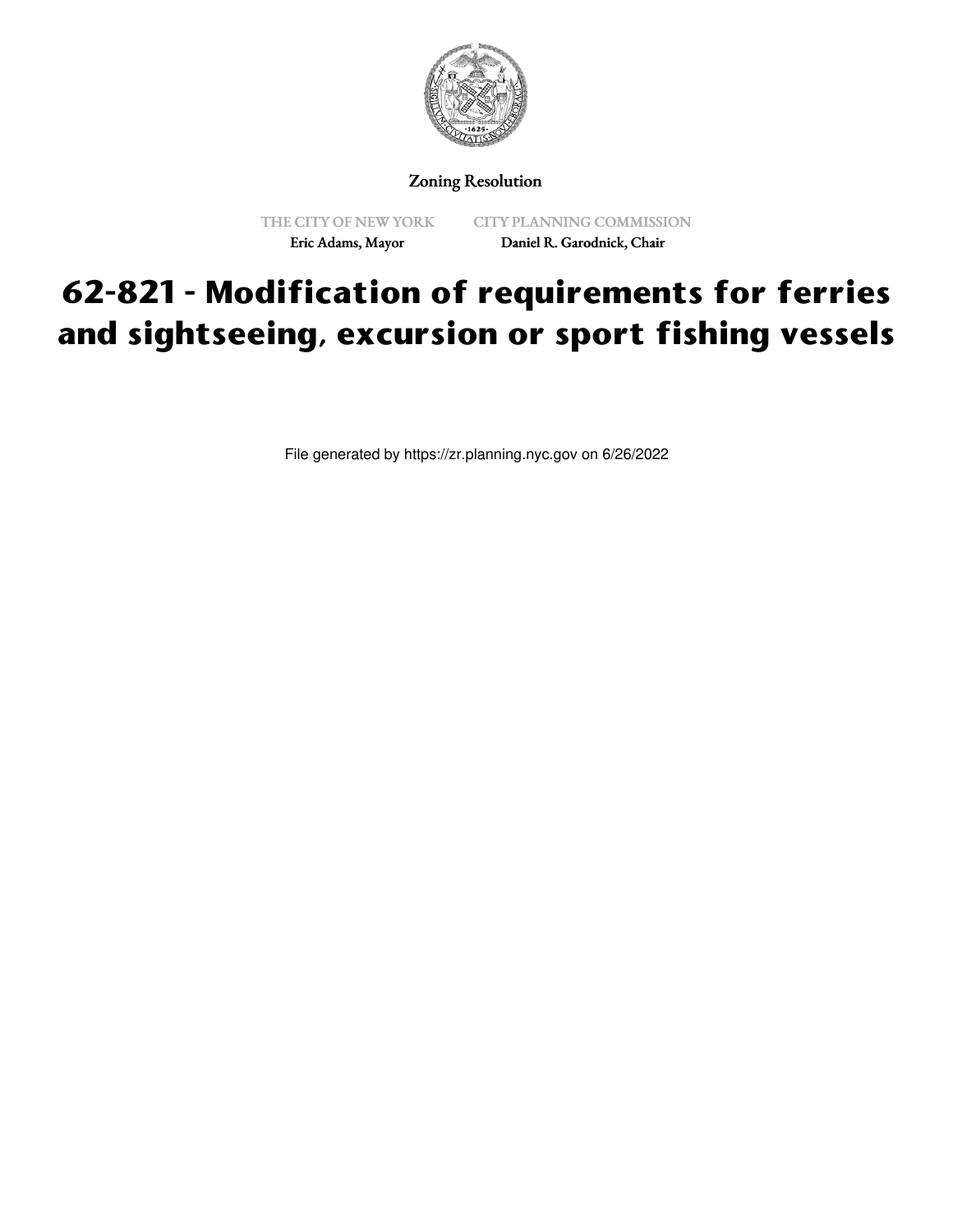## **62-821 - Modification of requirements for ferries and sightseeing, excursion or sport fishing vessels**

LAST AMENDED 3/26/2014

- (a) In C1, C2, C3 and C7 Districts, the City Planning Commission may authorize modification of the #use# regulations of Section 32-10 (USES PERMITTED AS-OF-RIGHT) in order to allow docks for ferries with an operational passenger load greater than 150 passengers per half hour, or in Community District 1 in the Borough of Brooklyn, a vessel capacity larger than 399 passengers, provided the Commission finds that:
	- (1) such facility will not create serious pedestrian or vehicular traffic congestion that would adversely affect the surrounding area;
	- (2) the #streets# providing access to such facility will be adequate to handle the traffic generated thereby; and
	- (3) such #use# is so located as to draw a minimum of vehicular traffic to and through local #streets# in adjoining residential areas.
- (b) In all districts, the Commission may authorize a reduction or waiver of the parking requirements of Section 62-43 for docks serving ferries, or sightseeing, excursion or sport fishing vessels, provided the applicant submits a report that enables the Commission to make one or more of the following findings:
	- (1) that there is or would be adequate public or private transit in close proximity to the facility and that there is or would be a consistent pattern of usage by a significant percentage of passengers;
	- (2) that there is or would be a consistent pattern of passenger drop-off and pick-up by private cars, taxis or vans by a significant percentage of passengers;
	- (3) that there is or would be a consistent pattern of arrivals and departures on foot or by bicycle by a significant percentage of passengers;
	- (4) that there is a consistent pattern of underutilization of existing #accessory# parking spaces; or
	- (5) that the dock serves or would serve vessels operating at different times during the day or week and that there is or would be shared usage of common parking spaces at mutually exclusive time periods.
- (c) In all districts, the Commission may authorize modification of the passenger drop-off and pick-up area requirements of Section 62-462, including a reduction in the number of required spaces, for docks serving ferries, or sightseeing, excursion or sport fishing vessels, provided the Commission finds that:
	- (1) due to the configuration of the #zoning lot#, strict adherence to the regulations would not be possible to achieve;
	- (2) there is no practical possibility of locating such area on another #zoning lot# that would be contiguous, except for its separation by a #street# or #street# intersection, because appropriate sites are occupied by substantial improvements;
	- (3) there is no practical possibility of providing a lay-by area on an adjoining #street# that would be acceptable to the New York City Department of Transportation; and
	- (4) such modifications would not create serious vehicular traffic congestion that would adversely affect the surrounding area.